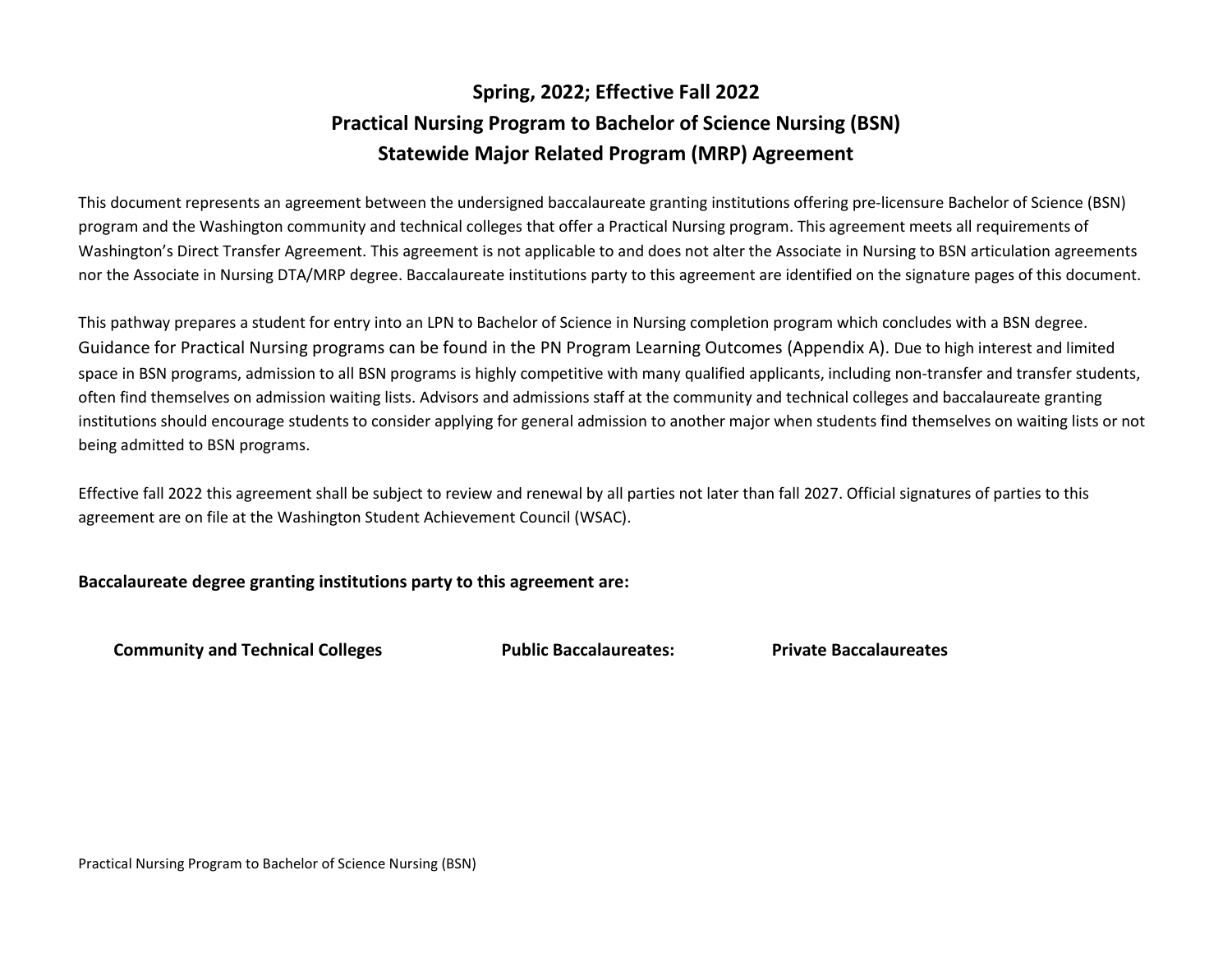## **Community and Technical colleges agree:**

- The published Practical Nursing Program listing will include advice to students about the need for early contact with their potential transfer institutions regarding the specific course choices in each area of the agreement where options are listed. In addition, the published Practical Nursing Program will include advice to students regarding checking with their potential transfer institutions about admission requirements, including overall minimum GPA, a higher GPA in a selected subset of courses, or a specific minimum grade in one or more courses such as math or English. The published associate degree will also inform students that they must apply to their community or technical college to graduate.
- Upon adopting the articulation agreement, a community or technical college will specify the Practical Nursing Program to Bachelor of Science in Nursing in its catalog and specify the courses consistent with this agreement. In addition, the college will emphasize the advising notes included as part of the agreement.
- The Practical Nursing certificate program may include a maximum of 45 credits and a minimum of 35 credits of nursing core courses that prepare students for the Licensed Practical Nursing exam.
- This agreement bypasses the Associate in Nursing MRP/DTA and moves a student directly from a Practical Nursing program into a Bachelor of Science in Nursing program.
- To offer the Practical Nursing Program to BSN, each community and technical college must assure that the courses listed in their certificate meet the requirements of this agreement and are either equivalent to or replace the similar required lower division courses offered by each baccalaureate institution party to the agreement.
- Subsequent to the effective date, community and technical colleges awarding the Practical Nursing Program to BSN DTA/MRP will designate completion as follows for clarity on the transcript and for use by the State Board for Community and Technical Colleges (SBCTC) for tracking reporting purposes:
	- o **Practical Nursing Program to BSN DTA/MRP**
	- o **Intent Code:**
	- o Exit Code:
	- o CIP code:
	- o EPC:
	- $\circ$  ctcl ink code:
- If any community or technical college changes the content of any of this agreement's required courses, discontinues offering this agreement's required courses or finds that changes to this MRP are needed, they will immediately notify the Instruction Commission, which will, in turn, notify the Joint Transfer Council (JTC). JTC will review the changes as detailed in the process to revise or change statewide transfer agreements found at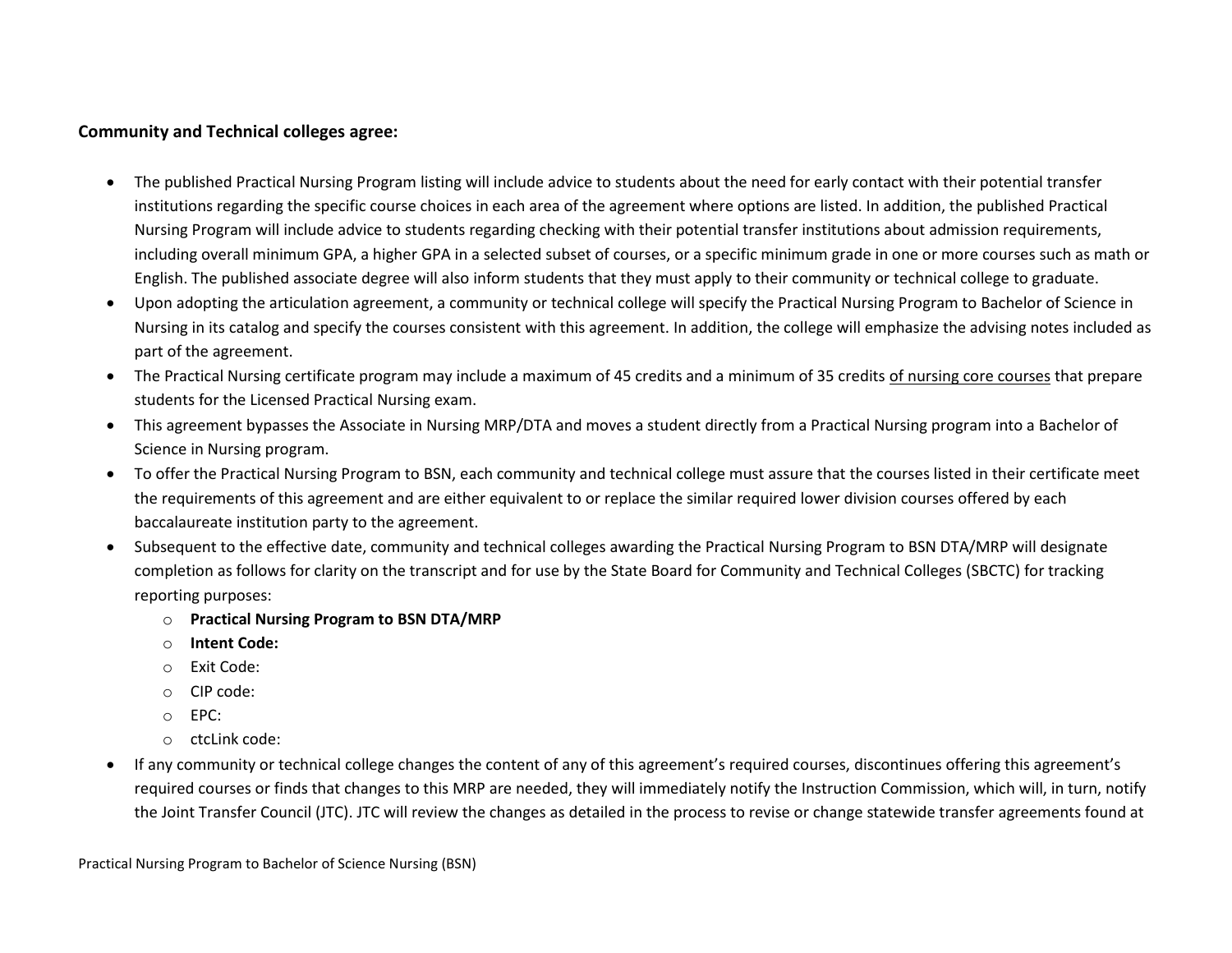## [https://www.sbctc.edu/resources/documents/colleges-staff/programs-services/transfer/joint-transfer-council/statewide-transfer-agreements](https://www.sbctc.edu/resources/documents/colleges-staff/programs-services/transfer/joint-transfer-council/statewide-transfer-agreements-process.pdf)[process.pdf](https://www.sbctc.edu/resources/documents/colleges-staff/programs-services/transfer/joint-transfer-council/statewide-transfer-agreements-process.pdf)

## **The participating baccalaureate granting institutions agree:**

- Students completing the Practical Nursing program to Bachelor of Science in Nursing DTA/MRP who have also met any specific institutional GPA requirements and background checks, will be regarded as having met the minimum preparation for consideration for admission to a BSN program unless an exception is specifically noted in this agreement.
- The Practical Nursing certificate program may include a maximum of 45 credits and a minimum of 35 credits of nursing core courses that prepare students for the Licensed Practical Nursing exam.
- Baccalaureate institutions will apply 65 quarter credits required under this agreement to the credits required in the bachelor's degree, subject to institutional policy on the transfer of lower division credits and provided that the student has passed their Practical Nursing national examination. The 65 credits include 30 credits of general education and 35 credits of practical nursing core courses.
- The award of credits is subject to the provisos in the Intercollege Relations Commission (ICRC) DTA agreement.
- Baccalaureate institutions will each build an alert mechanism into their curriculum review process for changes related to this agreement.
	- $\circ$  The alert will go to the institution or sector Joint Transfer Council member.
	- o If the proposed change will affect lower division course taking, the Joint Transfer Council member will bring the issue to JTC's attention for action to review or update this MRP Agreement.
- Prior to making changes in the admission requirements, institutions agree to participate in the JTC-designed review process and to abide by the related implementation timelines. [https://www.sbctc.edu/resources/documents/colleges-staff/programs-services/transfer/joint-transfer](https://www.sbctc.edu/resources/documents/colleges-staff/programs-services/transfer/joint-transfer-council/statewide-transfer-agreements-process.pdf)[council/statewide-transfer-agreements-process.pdf](https://www.sbctc.edu/resources/documents/colleges-staff/programs-services/transfer/joint-transfer-council/statewide-transfer-agreements-process.pdf)
	- $\circ$  This statewide process applies only to changes in the requirements for admission to the major. References to changes do not include changes in graduation requirements that are completed at the upper division level or the GPA an institution may establish for admission to a program.

## **The Joint Transfer Council agrees:**

• JTC will notify WSAC of the review and of subsequent changes made to the agreement.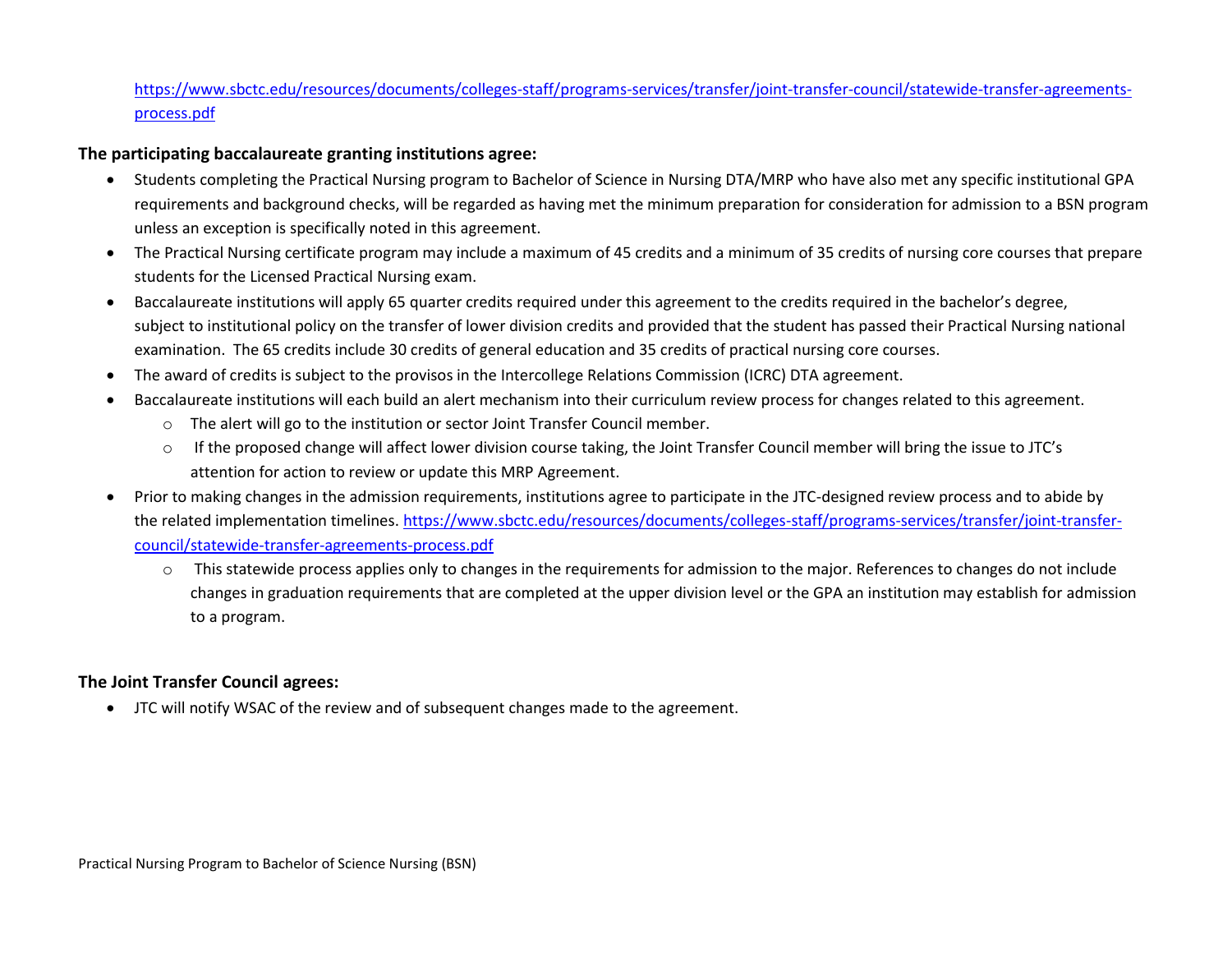| <b>Generic DTA Requirements</b>                                                                                                                          | <b>Practical Nursing Program to BSN DTA/MRP</b>                                                                                                                                                                                                                                                                                                                                                                         | <b>Advising Notes and Institution-Specific</b>                                                                                                                                                                                                                                                                                                                                                        |
|----------------------------------------------------------------------------------------------------------------------------------------------------------|-------------------------------------------------------------------------------------------------------------------------------------------------------------------------------------------------------------------------------------------------------------------------------------------------------------------------------------------------------------------------------------------------------------------------|-------------------------------------------------------------------------------------------------------------------------------------------------------------------------------------------------------------------------------------------------------------------------------------------------------------------------------------------------------------------------------------------------------|
| (overview only; review DTA agreement for                                                                                                                 |                                                                                                                                                                                                                                                                                                                                                                                                                         | <b>Requirements</b>                                                                                                                                                                                                                                                                                                                                                                                   |
| more details)                                                                                                                                            |                                                                                                                                                                                                                                                                                                                                                                                                                         |                                                                                                                                                                                                                                                                                                                                                                                                       |
| I. Be issued only to students who have earned a<br>cumulative grade point average of at least 2.00, as<br>calculated by the degree awarding institution. | Meeting the minimum requirements for<br>this DTA/MRP does not guarantee<br>admission to a BSN program.<br>Admission deadlines for transfer<br>$\bullet$<br>institutions vary, and students are<br>required to meet the transfer admission<br>deadline.<br>Nursing-related programs are competitive<br>and may require a higher GPA than 2.0<br>overall.<br>Minimum GPA requirements may vary<br>among nursing programs. | <b>Advising notes:</b><br>Students should check with their<br>potential transfer institutions for<br>admission requirements, some<br>admission requirements may not be<br>met by this DTA/MRP.<br>Some transfer institutions may<br>require additional courses before<br>starting the BSN.<br>Students must apply to graduate at<br>the community or technical college<br>to be awarded this DTA/MRP. |
| 1. Basic Requirements for Practical Nursing Certificate                                                                                                  |                                                                                                                                                                                                                                                                                                                                                                                                                         |                                                                                                                                                                                                                                                                                                                                                                                                       |
| Communication Skills (5 credits) Must include at                                                                                                         | 5 quarter credits English Composition<br>$\bullet$                                                                                                                                                                                                                                                                                                                                                                      |                                                                                                                                                                                                                                                                                                                                                                                                       |
| least five (5) credits of English composition.                                                                                                           | (ENGL& 101)                                                                                                                                                                                                                                                                                                                                                                                                             |                                                                                                                                                                                                                                                                                                                                                                                                       |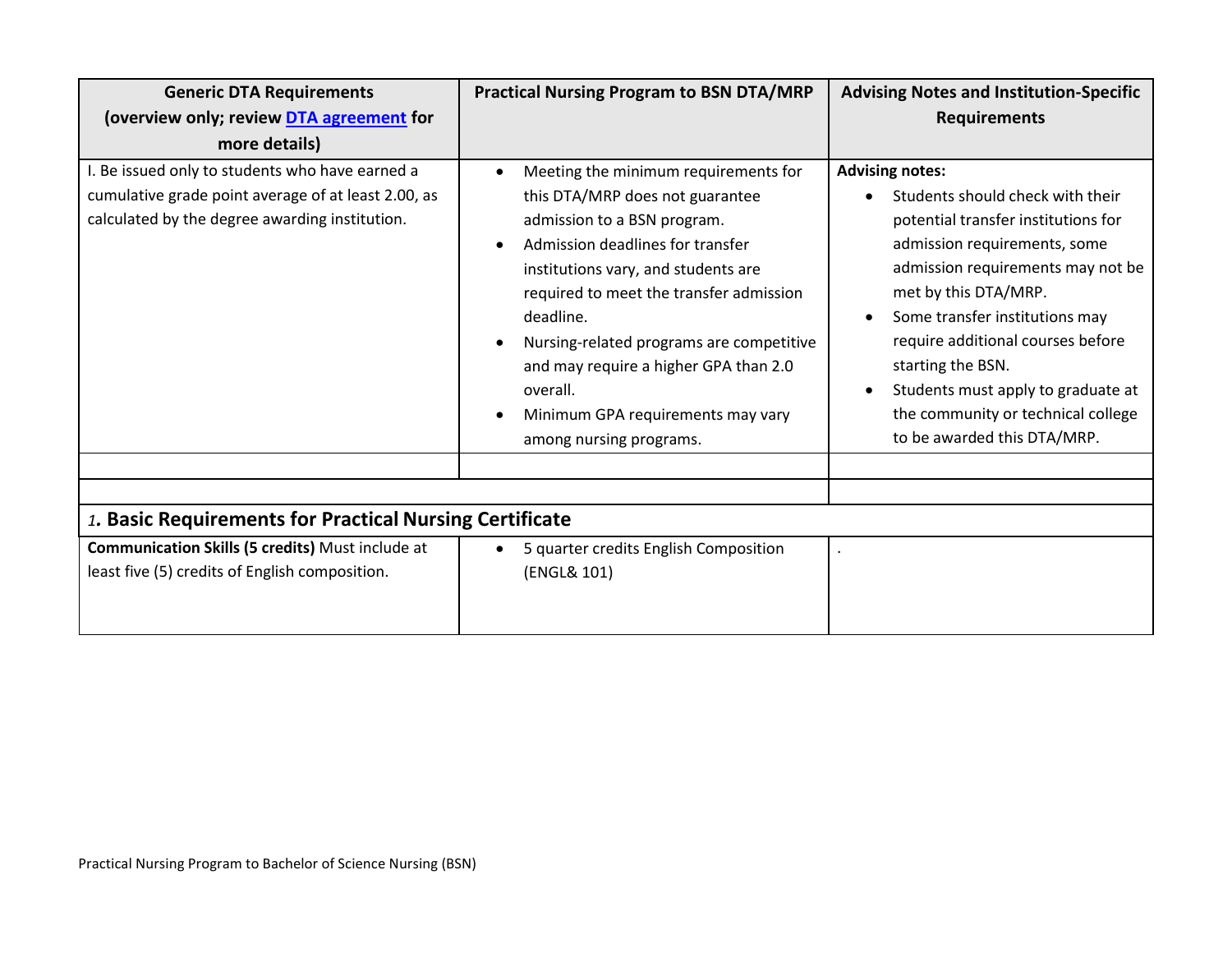| <b>Quantitative/Symbolic Reasoning Skills (5 credits)</b> | 5 quarter credits Statistics (MATH& 146) |  |
|-----------------------------------------------------------|------------------------------------------|--|
| Five (5) credits of college level mathematics<br>a)       |                                          |  |
| (a course with a Mathematics prefix                       |                                          |  |
| numbered 100 or above) that furnishes the                 |                                          |  |
| quantitative skills required in the                       |                                          |  |
| commonly recognized educational                           |                                          |  |
| transfer pathways toward a baccalaureate                  |                                          |  |
| degree.                                                   |                                          |  |
| <b>Social Sciences (10 credits)</b>                       | 5 quarter credits Introduction to        |  |
| Selected from at least two disciplines.                   | Psychology (PSYC&100)                    |  |
| No more than 10 credits allowed from any one              | 5 quarter credits Lifespan Psychology    |  |
| discipline.                                               | (PSYC& 200)                              |  |
|                                                           |                                          |  |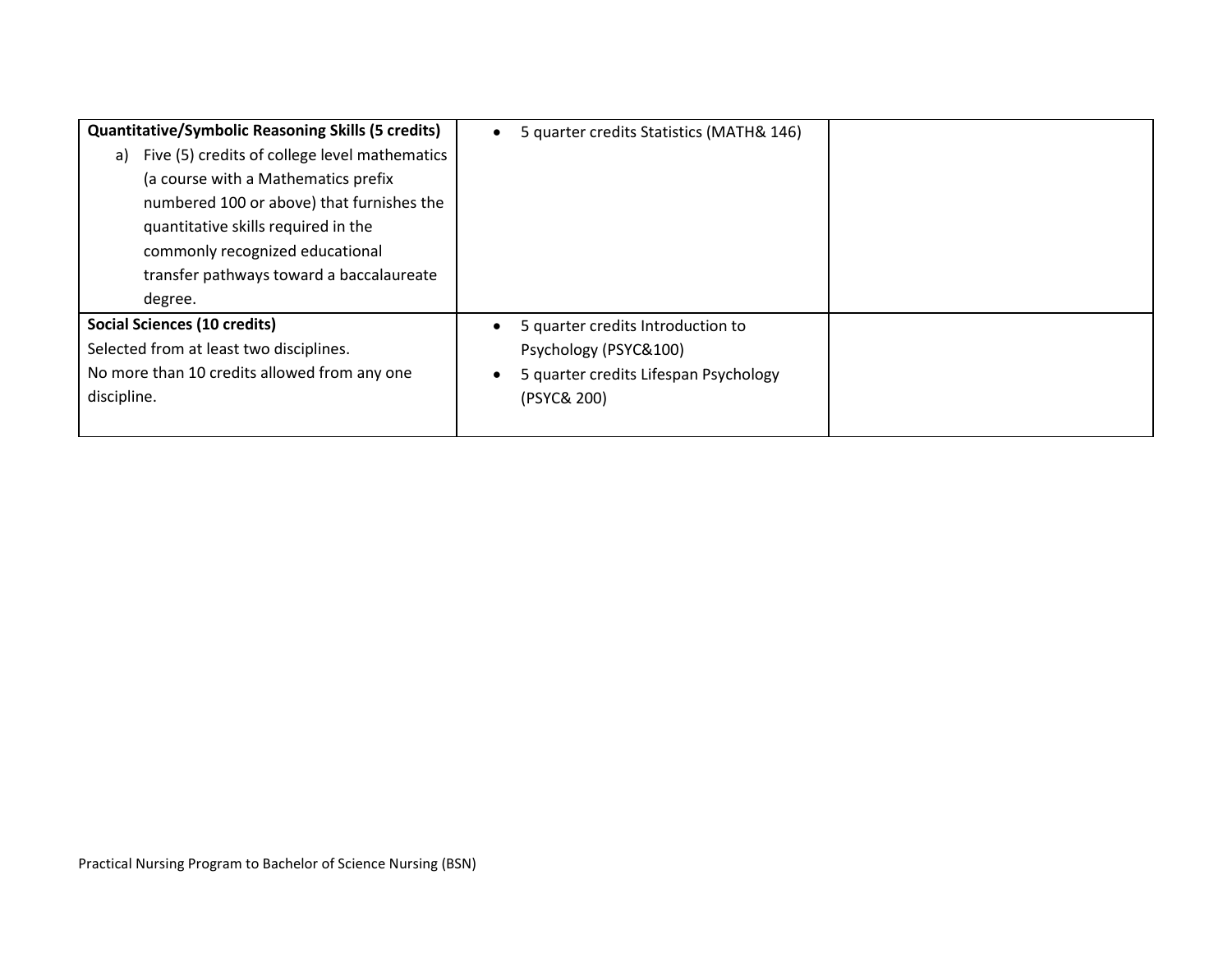| <b>Natural Sciences (15 credits)</b><br>Selected from at least two disciplines. No more than<br>10 credits allowed from any one discipline. At least 10<br>credits in physical, biological and/or earth sciences.<br>Shall include at least one laboratory course. | 5 quarter credits General Biology<br>$\bullet$<br>(BIOL& 160) or 5 quarter credits Majors<br>Cellular (BIOL& 211)<br>5 quarter credits Anatomy and<br>$\bullet$<br>Physiology with lab (BIOL& 241)<br>5 quarter credits Anatomy and<br>Physiology with lab (BIOL& 242) |  |
|--------------------------------------------------------------------------------------------------------------------------------------------------------------------------------------------------------------------------------------------------------------------|------------------------------------------------------------------------------------------------------------------------------------------------------------------------------------------------------------------------------------------------------------------------|--|
| <b>Practical Nursing Core (45 credit maximum)</b>                                                                                                                                                                                                                  | 45 maximum credits in Practical Nursing Core<br>with guidance from the statewide Learning<br><b>Outcomes (Appendix A)</b>                                                                                                                                              |  |
| <b>Total Practical Nursing Certificate Credits</b>                                                                                                                                                                                                                 | 80 quarter credits                                                                                                                                                                                                                                                     |  |
|                                                                                                                                                                                                                                                                    |                                                                                                                                                                                                                                                                        |  |
| 2. Required courses and credits to complete the BSN                                                                                                                                                                                                                |                                                                                                                                                                                                                                                                        |  |
|                                                                                                                                                                                                                                                                    |                                                                                                                                                                                                                                                                        |  |
| <b>Foundations of Registered Nursing 3 credits (2)</b>                                                                                                                                                                                                             | 3 quarter credits of Registered Nurse's                                                                                                                                                                                                                                |  |
| didactic and 1 lab)                                                                                                                                                                                                                                                | Role in Holistic Health Assessment and<br>Care with lab                                                                                                                                                                                                                |  |
| <b>Communication Skills (5 credits)</b>                                                                                                                                                                                                                            | 5 credits 100-400 level communications<br>$\bullet$<br>or composition course                                                                                                                                                                                           |  |
| <b>Social Sciences (5 credits)</b>                                                                                                                                                                                                                                 | 5 quarter credits 100-400 level in social<br>$\bullet$<br>science distribution.                                                                                                                                                                                        |  |
| <b>Humanities (15 credits)</b>                                                                                                                                                                                                                                     | 15 quarter credits 100-400 level in<br>$\bullet$<br>humanities distribution                                                                                                                                                                                            |  |
| <b>Natural Science</b>                                                                                                                                                                                                                                             | 5 credits of Nutrition<br>5 credits of Introduction to Chemistry or<br>equivalent                                                                                                                                                                                      |  |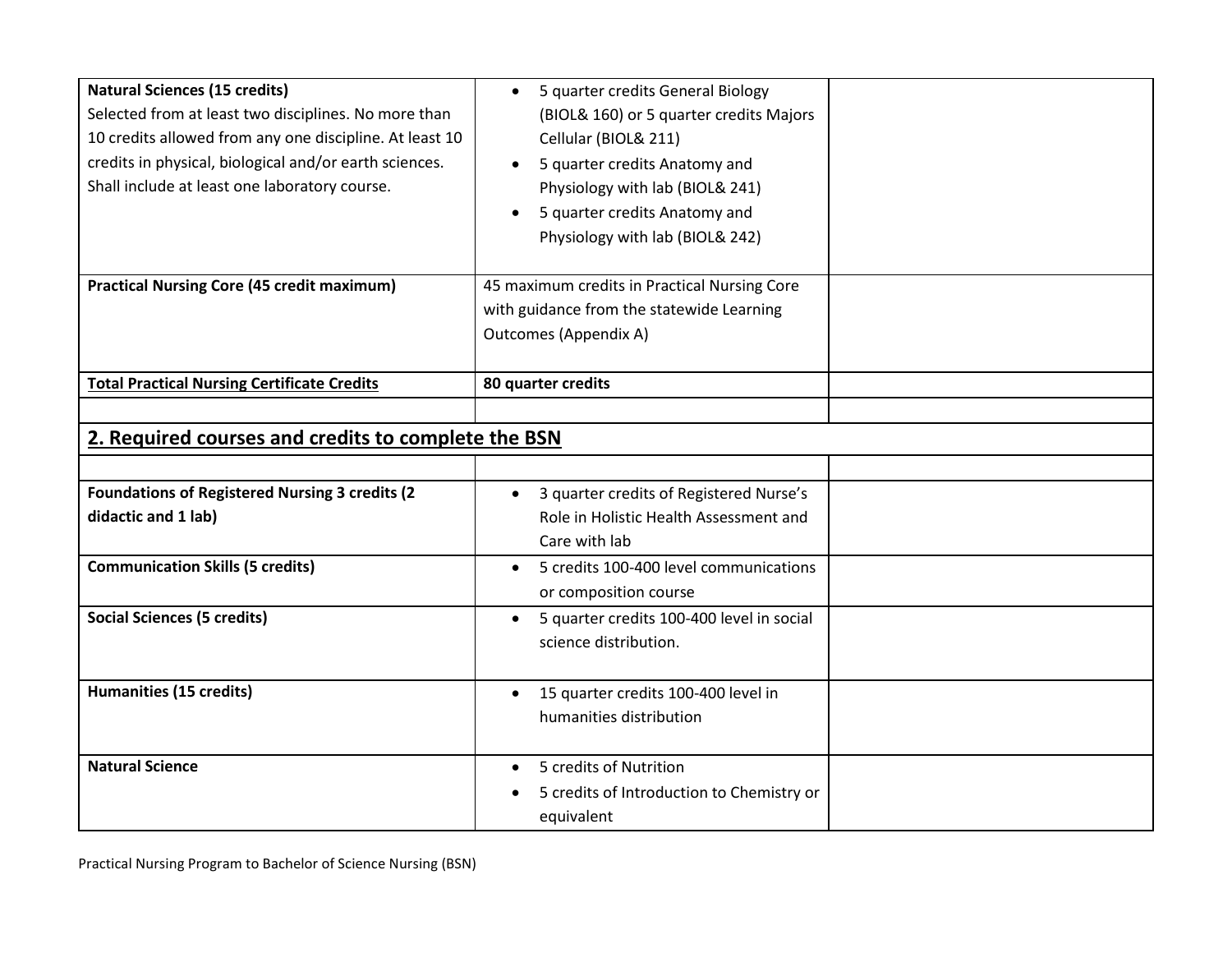|                                                  | 5 credits of Microbiology<br>$\bullet$  |                                                  |
|--------------------------------------------------|-----------------------------------------|--------------------------------------------------|
| <b>Nursing Requirements for BSN</b>              | 72 credits in nursing courses needed to | <b>Advising Notes/Institutional Requirements</b> |
|                                                  | meet baccalaureate and BSN degree       | Registered Nurse's Role in Holistic              |
|                                                  | requirements                            | Health Assessment and Care course                |
|                                                  |                                         | with lab may be embedded                         |
| <b>Total Bachelor Program Credits</b>            | 115 quarter credits                     |                                                  |
|                                                  |                                         |                                                  |
| <b>Total credits of Practical Nursing to BSN</b> | 195 quarter credits                     |                                                  |
|                                                  |                                         |                                                  |
|                                                  |                                         |                                                  |

.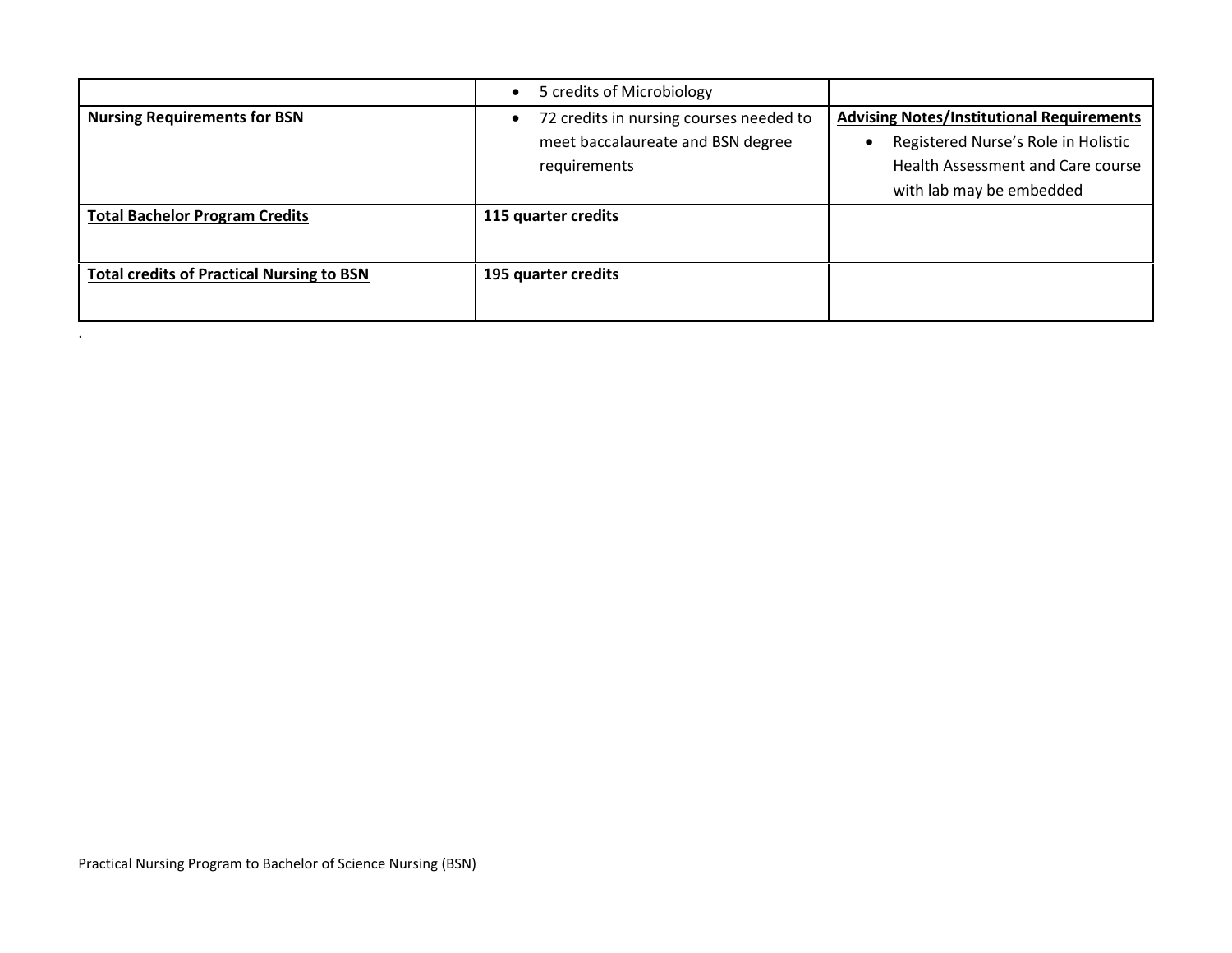# **Practical Nursing Program to Bachelor's in Nursing DTA/MRP Statewide Major Related Program (MRP) Agreement**

# **Participants to the Agreement**

The Joint Transfer Council (JTC) reviewed this agreement on November 15, 2021 and forwarded it for approval by the chief academic officers of the public and independent baccalaureate institutions offering Bachelor of Science Nursing degrees and by the Deputy Executive Director of Education for the State Board for Community and Technical Colleges representing the public community and technical colleges. On behalf of the Washington State Community and Technical Colleges

\_\_\_\_\_\_\_\_\_\_\_\_\_\_\_\_\_\_\_\_\_\_\_\_\_\_\_\_\_\_\_\_\_\_\_\_\_\_\_\_\_\_\_\_\_\_\_\_\_\_\_\_\_\_\_\_\_\_\_\_\_\_\_\_\_\_\_\_\_\_\_\_\_\_\_\_\_\_\_\_\_\_\_\_\_\_\_\_\_\_\_\_\_\_\_\_\_\_\_\_\_\_\_\_\_\_\_\_\_\_\_\_\_\_\_\_\_\_\_\_\_\_\_\_

Carli Schiffner, Deputy Executive Director of Education, SBCTC News Assembly Date of Carli Schiffner, Deputy Executive Director of Education, SBCTC News Assembly Date of Carli Schiffner, Deputy Executive Director of Educat

**Community and Technical College Participants to Agreement** Name Date by the Contract of the Contract of the Contract of the Date Date Vice President for Instruction

## **Public Baccalaureate Participants to the Agreement**

Name Date and the Contract of the Contract of the Contract of the Date Date Provost

**Private Baccalaureate Participants to the Agreement**

 $\underbrace{\hspace{1.5cm}}$ Name Date by the Contract of the Contract of the Contract of the Date Date

Provost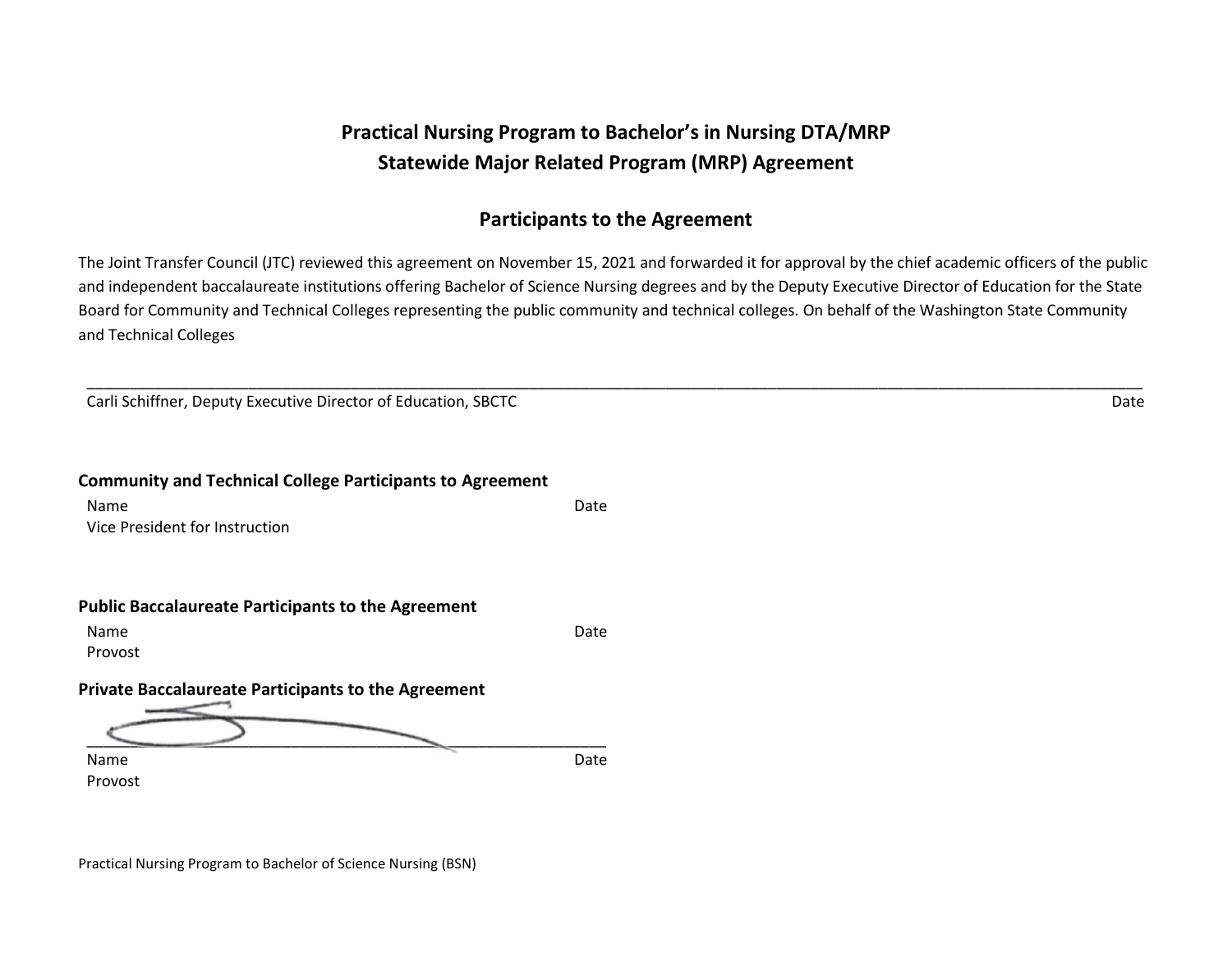## **Practical Nursing Program to Associate in Nursing Direct Transfer DTA/MRP Work Group Participants**

#### **Community and Technical Colleges**

Kathy Cline, Bates Technical College Bill Swarens, Bates Technical College Julie Samms, Bellingham Technical College Joyce Hammer, Centralia College/Joint Transfer Council Ellen Hinderlie, Centralia College Myra Griffin, Clover Park Technical College Kim Tucker, Columbia Basin College/Nursing Care Quality Assurance Commission Kyra McCoy, Edmonds College Kara LaValley, Green River College Lisa Nelson, Green River College Merry Bond, Lower Columbia College Tamara Norton, Lower Columbia College Anne Mulligan, Olympic College Alicia Nye, Olympic College Vicky Hertig, Seattle District Colleges Michelle Andreas, South Puget Sound Community College/Joint Transfer Council Julie Benson, Tacoma Community College Jennie Capello, Wenatchee Valley College Kristen Hosey, Wenatchee Valley College

#### **Baccalaureate Institutions, Public**

Mary Baroni, University of Washington Bothell/ Nursing Care Quality Assurance Commission Jamie Shirley, University of Washington Bothell/ Nursing Care Quality Assurance Commission Wendy Williams Gilbert, Washington State University Renee Hoeksel, Washington State University/ Nursing Care Quality Assurance Commission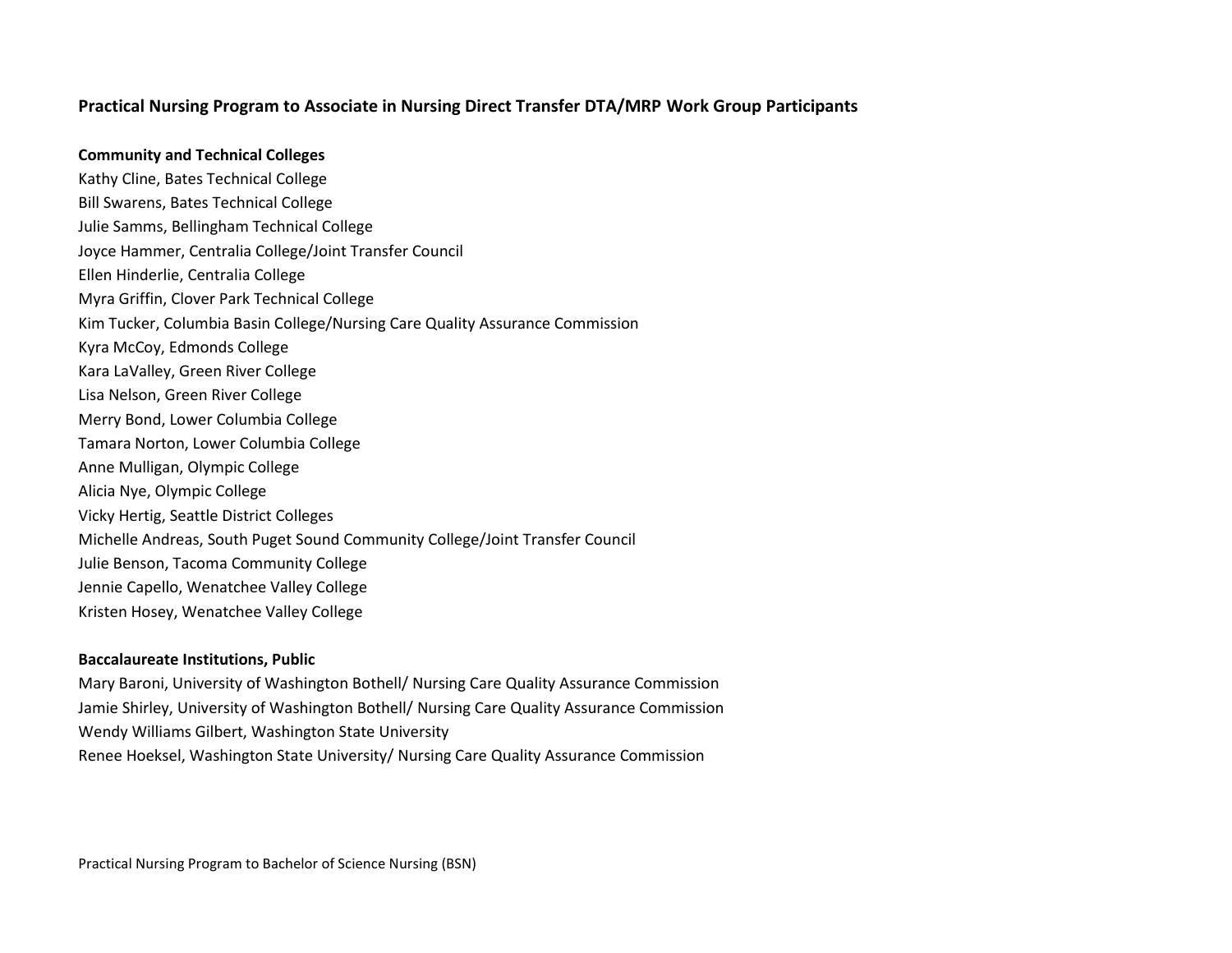## **Baccalaureate Institutions, Private**

Tiffany Zyniewicz, Northwest University Dianne Nauer, Saint Martin's University Teri Woo, Saint Martin's University Sheila Steiner, Seattle Pacific University Kristen Swanson, Seattle University

## **State Agencies and Organizations**

Sofia Aragon, Washington Center for Nursing Geri Babbo, Nursing Care Quality Assurance Commission Sarah Bear, Nursing Care Quality Assurance Commission Dan Ferguson, Washington Allied Health Center of Excellence Julie Garver, Council of Presidents/Joint Transfer Council Laura Hofmann, LeadingAge Washington \* Carolyn McKinnon, State Board for Community and Technical Colleges Kathy Moisio, Nursing Care Quality Assurance Commission Jamilyn Penn, State Board for Community and Technical Colleges/ Joint Transfer Council Terri Standish-Kuon, Independent Colleges of Washington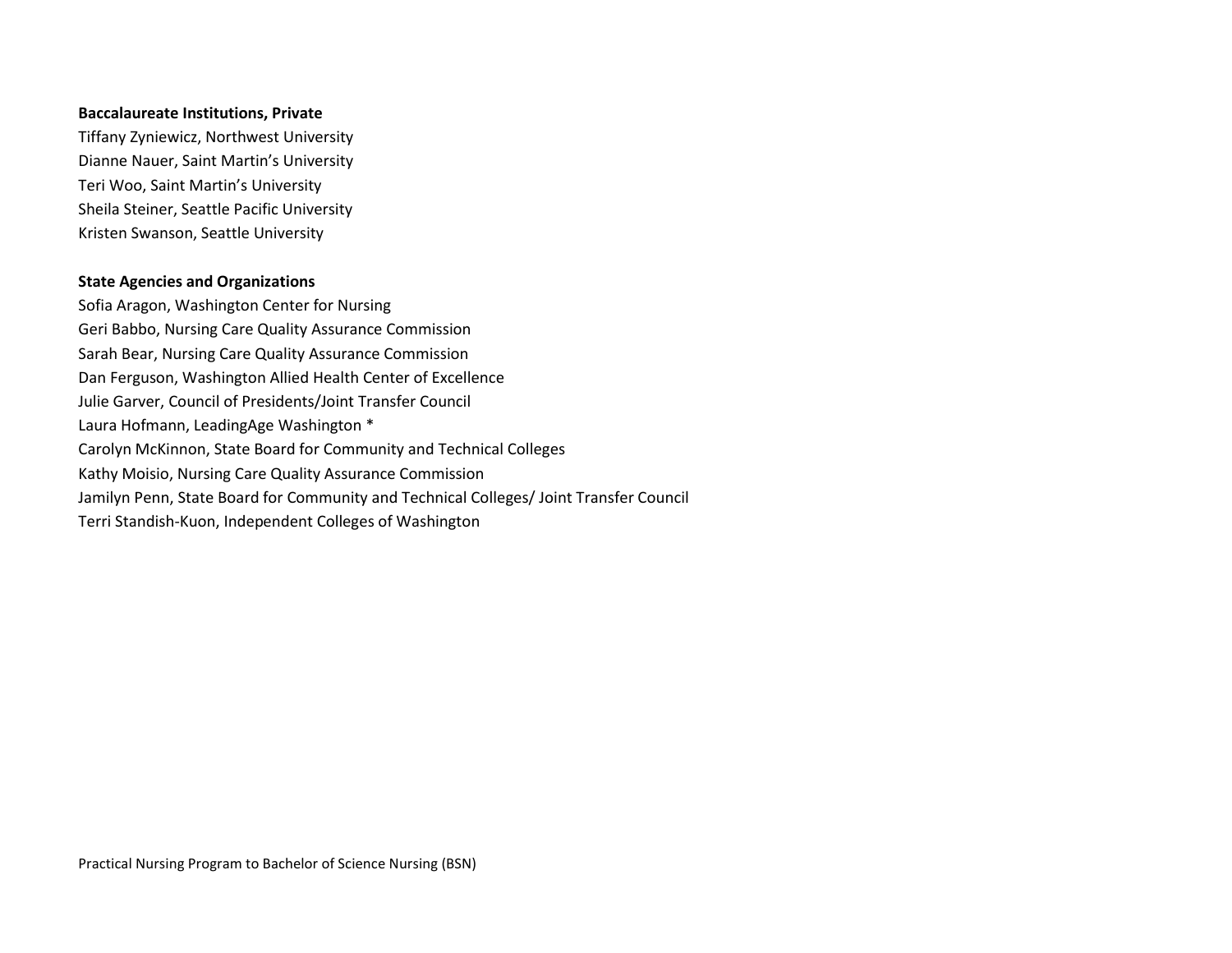## **Joint Transfer Council Members 2021-22**

## **Co-chairs**

Matt Campbell, Pierce Community College, Puyallup Gail Mackin, Central Washington University

## **Community and Technical Colleges**

Jessica Gilmore English, Washington State Student Services Commission representative Joyce Hammer, Centralia College Kerry Levett, Cascadia College Kenneth Lawson, Skagit Valley College Michelle Andreas, South Puget Sound Community College

## **Baccalaureate Institutions**

Charlie Potter, Eastern Washington University Abir Biswas, The Evergreen State College Janice DeCosmo, University of Washington Bill Davis, Washington State University Jack Herring, Western Washington University

#### **Independent Baccalaureate Institutions**

Hillary Powell, Pacific Lutheran University

#### **Western Governors University- Washington**

Andy Moore, WGU- Washington

#### **State Agencies and Organizations**

Julie Garver, Council of Presidents Terri Standish-Kuon, Independent Colleges of Washington Shea Hamilton, Independent Colleges of Washington Kirsten Clawson, Intercollege Relations Commission Chair Jamie Traugott, State Board for Community and Technical Colleges Carli Schiffner, State Board for Community and Technical Colleges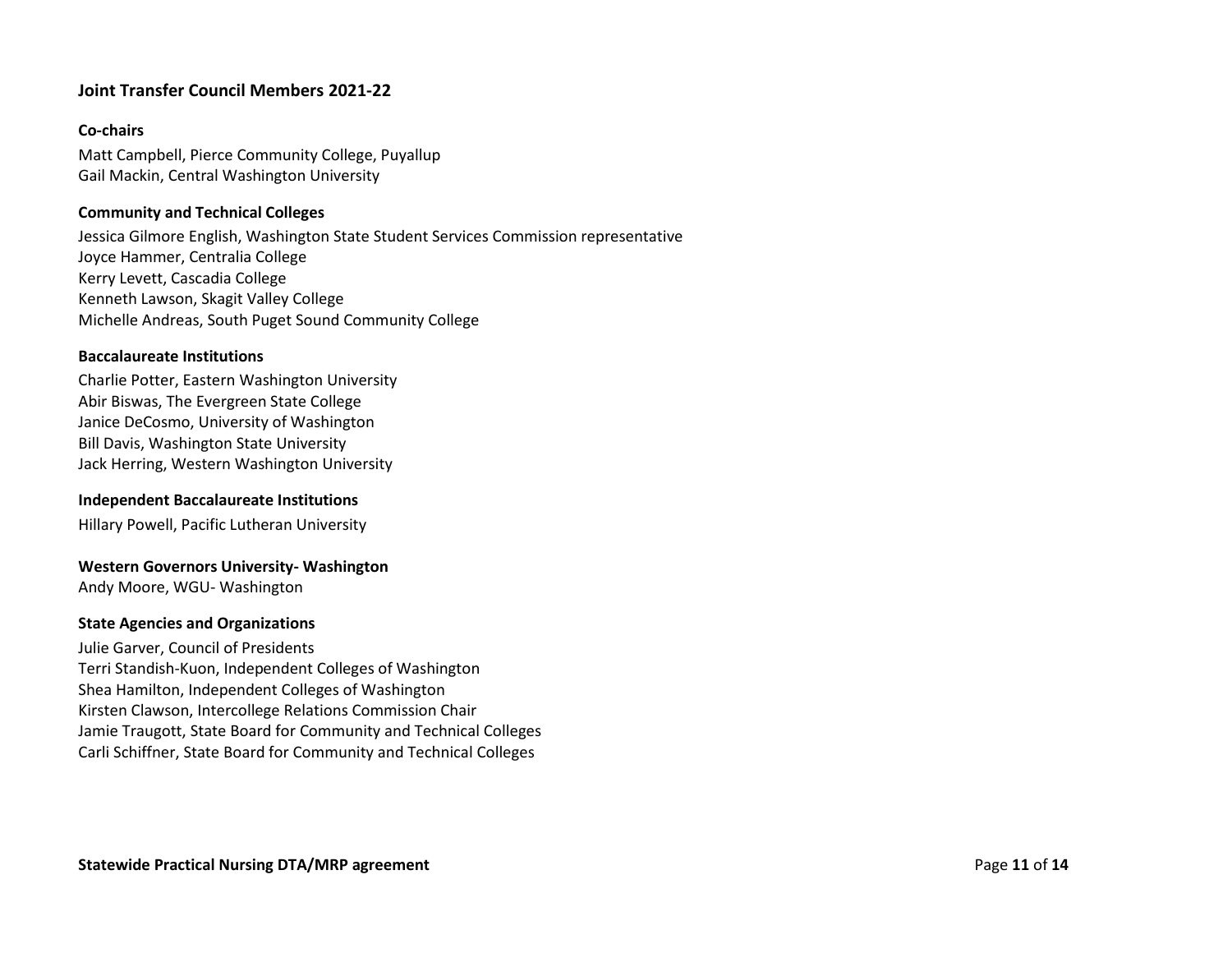## **Appendix A: LPN Program Learning Outcomes**

## **Practical Nursing (PN) Program Student Learning Outcomes (SLO) and Associated PN Competencies**

The *Practical Nursing (PN) Academic Progression DTA/MRP Work Group* generated this document of PN student learning outcomes and associated competencies as a guidance for practical nursing programs wishing to implement this pathway for their students. The associated competencies were assessed by levels of priority and emphasis deemed necessary at the completion of the PN certificate. Level 1 competencies reflect the highest priority for focus and proficiency. Level 2 competencies reflect important abilities for PN students to learn and practice while recognizing that full proficiency may not be achieved until entry into practice. Level 3 competencies are those for which PN students need to be introduced to in theory and practice with the understanding that these will be further developed and refined through career development and academic progression to the RN and BSN practice. These competencies helped the work group determine curricular priorities given the streamlined PN Certificate credits. They are provided as guidance and not prescriptive to this DTA/MRP

## **1. PATIENT CENTERED CARE: Deliver patient-centered care across the lifespan:**

#### *Level 1 Competencies:*

- Understand patient problem(s) and reason(s) for accessing care.
- Ask critical questions and listen for understanding.
- Collect holistic data (physical, emotional, and intellectual capabilities) with a sensitivity toward unique patient needs
- Demonstrate the art of "caring, compassion, and advocacy"
- Include the patient in aspects of care and provide for privacy needs
- Assist in patient and family education
- Use technology to be able to access information, document assessments, and document treatment care plans.
- Assess when to initiate emergency interventions
- Recognize and respond to social determinates of health in caring for others.
- Demonstrate a commitment to diversity, equity, and inclusion, through cultural humility and care for diverse populations

#### *Level 2 Competencies:*

- Understand normal human anatomy and physiology and recognize deviations from normal knowing who and when to inform/communicate changes
- Promote compassionate palliative and end-of-life care

#### **Statewide Practical Nursing DTA/MRP agreement** Page **12** of **14**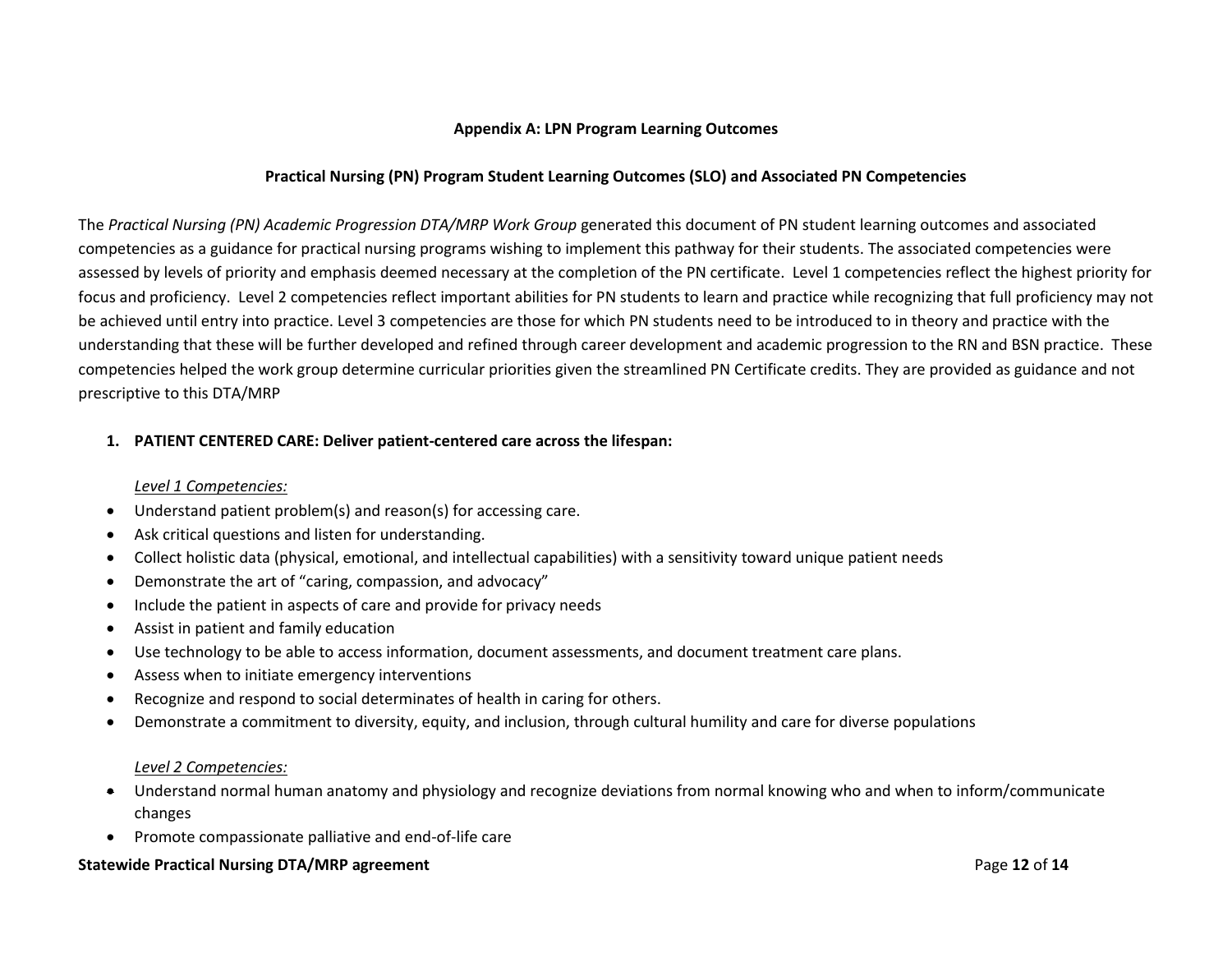## **2. SAFETY: Provide safe, quality nursing care within the scope of a licensed practical nurse:**

## *Level 1 Competencies:*

- Adhere to professional rules, regulatory practices, procedures, and ethics.
- Apply principles of infection control and prevention
- Safely administer medication (s) to patients including 10 "Rights"
- Use precautions to prevent injury/safe patient handling

## *Level 2 Competencies:*

• Utilize evidence-based care/best practices.

## *Level 3 Competencies:*

• Support quality improvement efforts

#### **3. COLLABORATION: Participate as a quality member of the healthcare team:**

#### *Level 1 Competencies:*

- Participate in systems-based care and collaborate effectively with members of the healthcare team
- Provide clear and direct communication with team members; both orally and in writing
- Receive feedback in ways that continually improves personal practice and care for patients.
- Provide and receive patient report
- Acknowledge and document practice errors

## *Level 2 Competencies:*

- Delegate tasks when appropriate.
- Manage effective patient admission, transfer, and discharge processes
- Provide constructive feedback to members of the healthcare team to foster a safe and respectful work environment